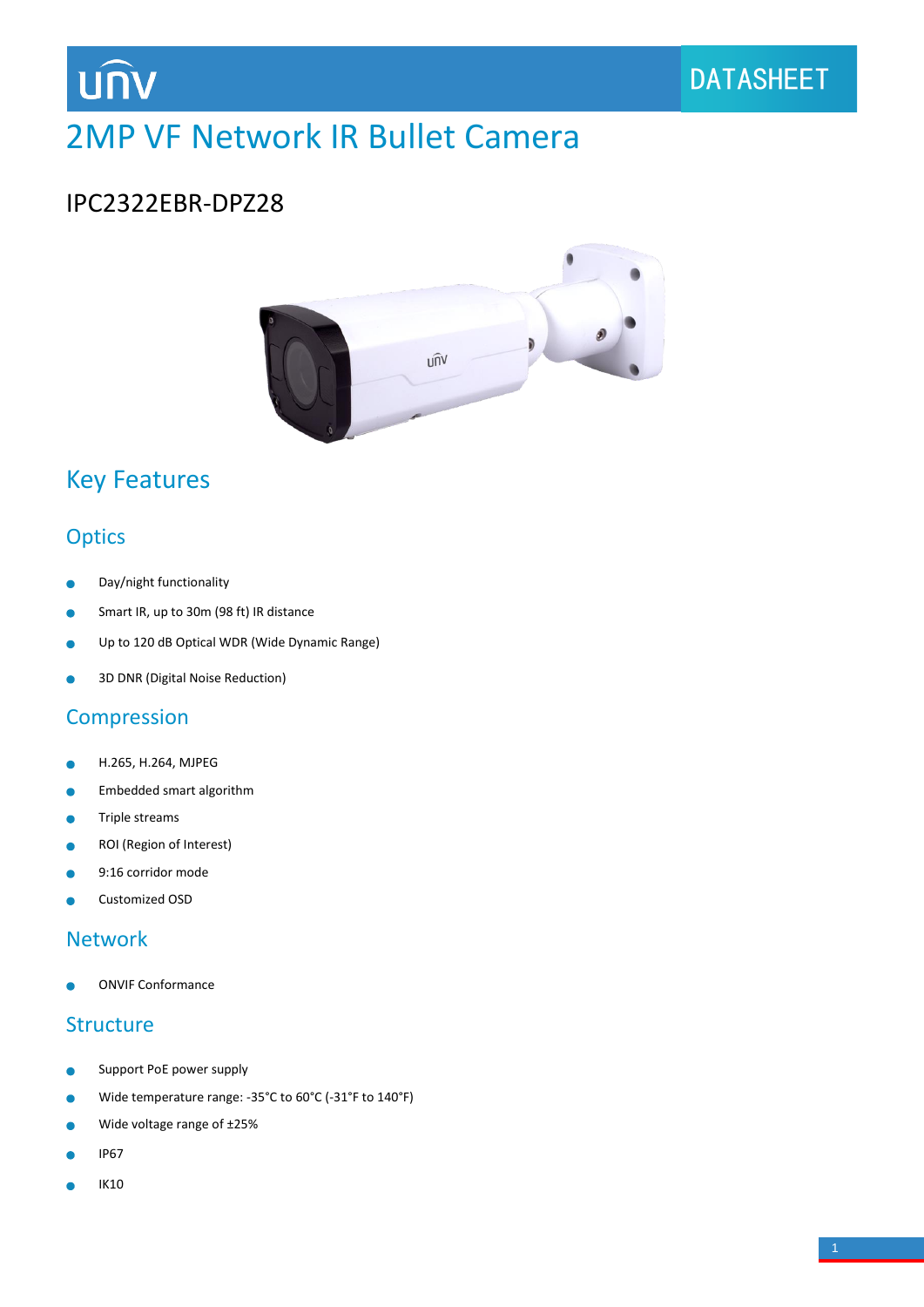# UNV

## Specifications

|                             | IPC2322EBR-DPZ28                                                                                                             |  |  |
|-----------------------------|------------------------------------------------------------------------------------------------------------------------------|--|--|
| Camera                      |                                                                                                                              |  |  |
| Sensor                      | 1/2.9", 2 megapixel, progressive scan CMOS                                                                                   |  |  |
| Lens                        | 2.8~12mm@F1.4                                                                                                                |  |  |
| Angle of View(H)            | $90^\circ$ ~ 28°                                                                                                             |  |  |
| Zoom/Focus                  | Motor drive                                                                                                                  |  |  |
| Shutter                     | Auto/Manual, 1/6~1/100000 s                                                                                                  |  |  |
| Min. Illumination           | Colour: 0.02 Lux (F1.4, AGC ON)                                                                                              |  |  |
|                             | 0 Lux with IR on                                                                                                             |  |  |
| IR Range                    | Up to 30m (98 ft) IR range                                                                                                   |  |  |
| Day/Night                   | IR-cut filter with auto switch (ICR)                                                                                         |  |  |
| S/N                         | $>52$ dB                                                                                                                     |  |  |
| <b>WDR</b>                  | Optical WDR (up to 120 dB)                                                                                                   |  |  |
| Video                       |                                                                                                                              |  |  |
| Max. Resolution             | $1920 \times 1080$                                                                                                           |  |  |
| Video Compression           | H.265, H.264, MJPEG                                                                                                          |  |  |
| <b>Frame Rate</b>           | 1080P (1920*1080): Max. 30 fps; 720P (1280*720): Max. 30 fps; D1 (720*576): Max. 30 fps                                      |  |  |
| Video Streaming             | Triple                                                                                                                       |  |  |
| 9:16 Corridor Mode          | Supported                                                                                                                    |  |  |
| ROI                         | Supported                                                                                                                    |  |  |
| <b>HLC</b>                  | Supported                                                                                                                    |  |  |
| <b>Evaluative Metering</b>  | Supported                                                                                                                    |  |  |
| <b>OSD</b>                  | Up to 8 OSDs                                                                                                                 |  |  |
| Privacy Mask                | Up to 8areas                                                                                                                 |  |  |
| <b>Smart</b>                |                                                                                                                              |  |  |
| <b>Behavior Detection</b>   | Intrusion, crossing line, motion detection                                                                                   |  |  |
| <b>Exception Detection</b>  | Audio detection                                                                                                              |  |  |
| Intelligent Identification  | Face detection, Defocus , Scene Change                                                                                       |  |  |
| <b>Statistical Analysis</b> | People counting                                                                                                              |  |  |
| Audio                       |                                                                                                                              |  |  |
| Audio Compression           | G.711                                                                                                                        |  |  |
| Two-way audio               | Supported                                                                                                                    |  |  |
| <b>Storage</b>              |                                                                                                                              |  |  |
| Edge Storage                | Micro SD, up to 128 GB                                                                                                       |  |  |
| <b>Network</b>              |                                                                                                                              |  |  |
| Protocols                   | L2TP, IPv4, IGMP, ICMP, ARP, TCP, UDP, DHCP, PPPoE, RTP, RTSP, RTCP, DNS, DDNS, NTP, FTP, UPnP, HTTP, HTTPS, SMTP,<br>802.1x |  |  |
| Compatible Integration      | ONVIF, API                                                                                                                   |  |  |
| Interface                   |                                                                                                                              |  |  |
| Audio I/O                   | Audio cable                                                                                                                  |  |  |
|                             | Input: impedance 35 k $\Omega$ ; amplitude 2 V [p-p]                                                                         |  |  |
|                             | Output: impedance 600 $\Omega$ ; amplitude 2 V [p-p]                                                                         |  |  |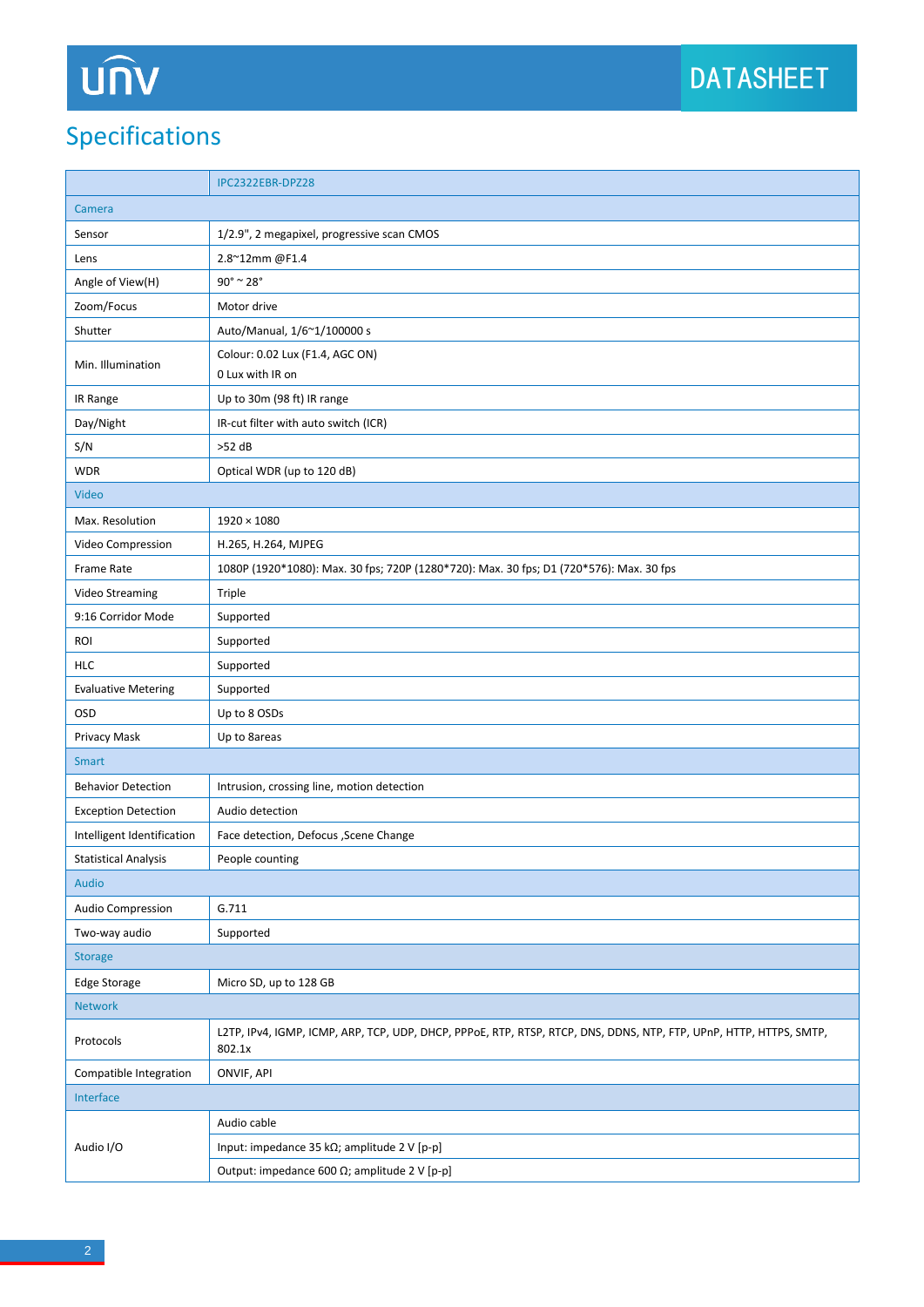# **UNV**

## DATASHEET

| Alarm I/O                          | 1/1                                                                   |  |  |  |
|------------------------------------|-----------------------------------------------------------------------|--|--|--|
| Network                            | 10M/100M Base-TX Ethernet                                             |  |  |  |
| General                            |                                                                       |  |  |  |
| Power                              | 12 V DC, or PoE (IEEE802.3 af)                                        |  |  |  |
|                                    | Power consumption: Max 9W                                             |  |  |  |
| Dimensions $(L \times W \times H)$ | 253.4 × 86 × 71.7 mm (9.98" × 3.4" × 2.8")                            |  |  |  |
| Material                           | Cast aluminum                                                         |  |  |  |
| Weight                             | 0.58kg (1.28lb)                                                       |  |  |  |
| <b>Working Environment</b>         | -35°C ~ +60°C (-31°F ~ 140°F), Humidity $\leq$ 95% RH(non-condensing) |  |  |  |
| Ingress Protection                 | <b>IP67</b>                                                           |  |  |  |
| Vandal Resistant                   | <b>IK10</b>                                                           |  |  |  |

## Dimensions